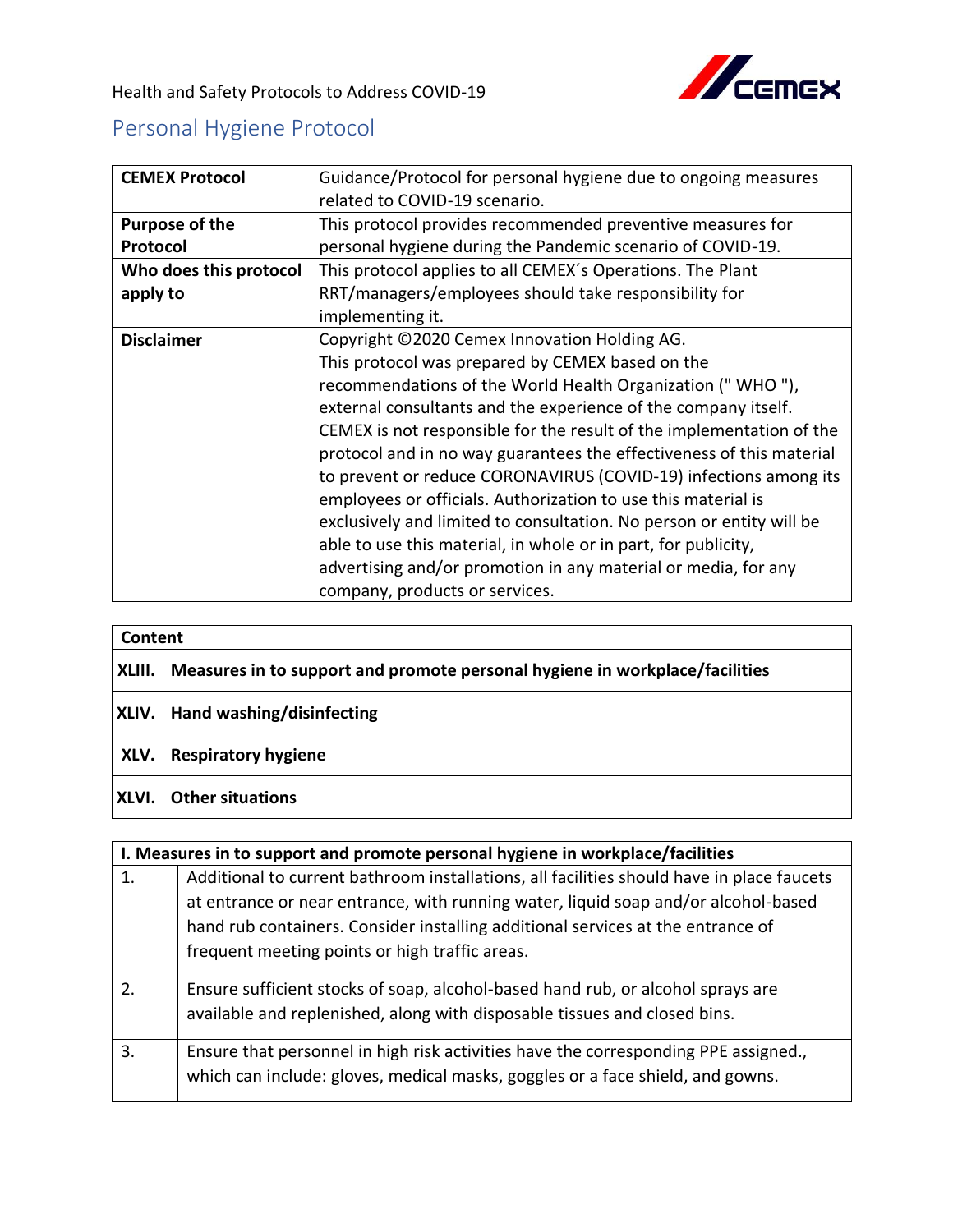

|    | I. Measures in to support and promote personal hygiene in workplace/facilities                                                                                                                                                                                                                     |
|----|----------------------------------------------------------------------------------------------------------------------------------------------------------------------------------------------------------------------------------------------------------------------------------------------------|
| 4. | It is critical that all bathrooms and similar facilities are included in the cleaning routine<br>and serviced at on a frequent basis (e.g.3 times a day), with a log sheet for control and<br>monitoring purposes. All cleaning crews must be trained and provided the proper PPE<br>for the task. |
| 5. | Ensure that facemasks or disposable tissues are available for those who develop a<br>runny nose or cough at work, along with closed bins for hygienically disposing of<br>them.                                                                                                                    |
| 6. | Prepare and/or publish local communication campaign materials (e-mails, printed<br>materials) regarding personal hygiene guidelines, instructions on how to wash your<br>hands correctly, how to use PPE, etc.                                                                                     |

| II. Hand washing/disinfecting |                                                                                                                                                                                                                                                                                                                                                                                                                                                          |
|-------------------------------|----------------------------------------------------------------------------------------------------------------------------------------------------------------------------------------------------------------------------------------------------------------------------------------------------------------------------------------------------------------------------------------------------------------------------------------------------------|
| 1.                            | Wash your hands frequently after sneezing or coughing, when caring for the sick, before                                                                                                                                                                                                                                                                                                                                                                  |
|                               | during and after you prepare food, before eating, after toilet use, after touching                                                                                                                                                                                                                                                                                                                                                                       |
|                               | doorknobs, handrails, elevators buttons, printers, keyboard and mouse, meeting rooms                                                                                                                                                                                                                                                                                                                                                                     |
|                               | chairs and tables; and any other shared office tools like staplers, hole openers, pencils,                                                                                                                                                                                                                                                                                                                                                               |
|                               | etc. Also wash your hands before rubbing your eyes, nose or mouth.                                                                                                                                                                                                                                                                                                                                                                                       |
| 2.                            | Recommended hand washing procedure:                                                                                                                                                                                                                                                                                                                                                                                                                      |
|                               | Use soap (preferably liquid) and running water (preferably warm). If using bar<br>а.<br>soap, use a new bar every day.<br>Rub hands with soap and water for 20-30 seconds covering nails, fingers and wrists.<br>b.<br>Rinse hands thoroughly.<br>c.<br>Dry hands with paper towels, preferably.<br>d.<br>Close water faucet with use paper towel and also open bathroom door with it.<br>e.<br>Throw away paper towel in waste basket/closed bin.<br>f. |
| 3.                            | If hands are not contaminated with dirt or dust, you can also use antibacterial gel or                                                                                                                                                                                                                                                                                                                                                                   |
|                               | alcohol-based hand rub when not close to a bathroom.                                                                                                                                                                                                                                                                                                                                                                                                     |

| <b>III. Respiratory hygiene</b> |                                                                                       |
|---------------------------------|---------------------------------------------------------------------------------------|
| 1.                              | In case you need to cough or sneeze, cover your face with the bend of their elbow or  |
|                                 | use a disposable tissue and immediately dispose it in a closed bin.                   |
| 2.                              | Wear facemasks to protect yourself and others, if interaction is inevitable. Surgical |
|                                 | facemasks are recommended, which will protect others from being infected by the       |
|                                 | person wearing the mask.                                                              |
| 3.                              | Proper procedure to wear and use of disposable facemasks:                             |
|                                 | Wash your hands thoroughly before putting on the facemask.<br>a.                      |